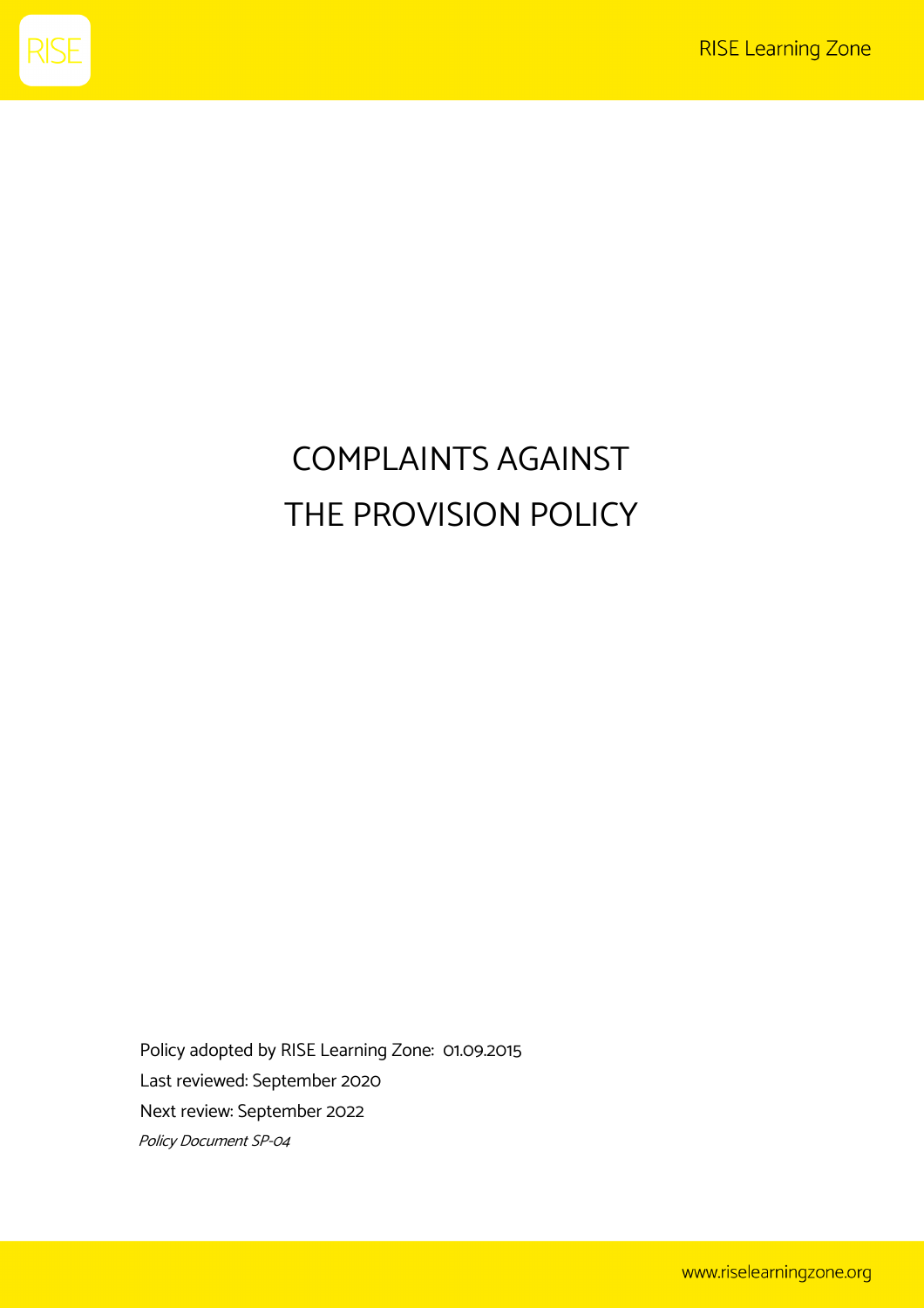## RISE LEARNING ZONE COMPLAINTS AGAINST THE PROVISION POLICY

#### **Introduction**

We believe that we provide a good education for all our children, and that the staff work very hard to build positive relationships with all learners, and their parents. However, we are obliged to have procedures in place in case there are complaints by parents. The following policy sets out the procedure that the school follows in such cases.

#### **Aims and objectives**

We aim to be fair, open and honest when dealing with any complaint. We give careful consideration to all complaints and deal with them as swiftly as possible. We aim to resolve any complaint through dialogue and mutual understanding and, in all cases, we put the interests of the learner above all other issues. We provide sufficient opportunity for any complaint to be fully discussed, and then resolved.

#### **The complaints process**

#### How to share a concern

If a parent is concerned about anything to do with the education that we are providing at our provision, they should, in the first instance, discuss the matter with the learner welfare worker, or the provision leader on **0115 952 5040**. Most matters of concern can be dealt with in this way through an informal discussion. All staff work very hard to ensure that each learner is happy at school, and is making good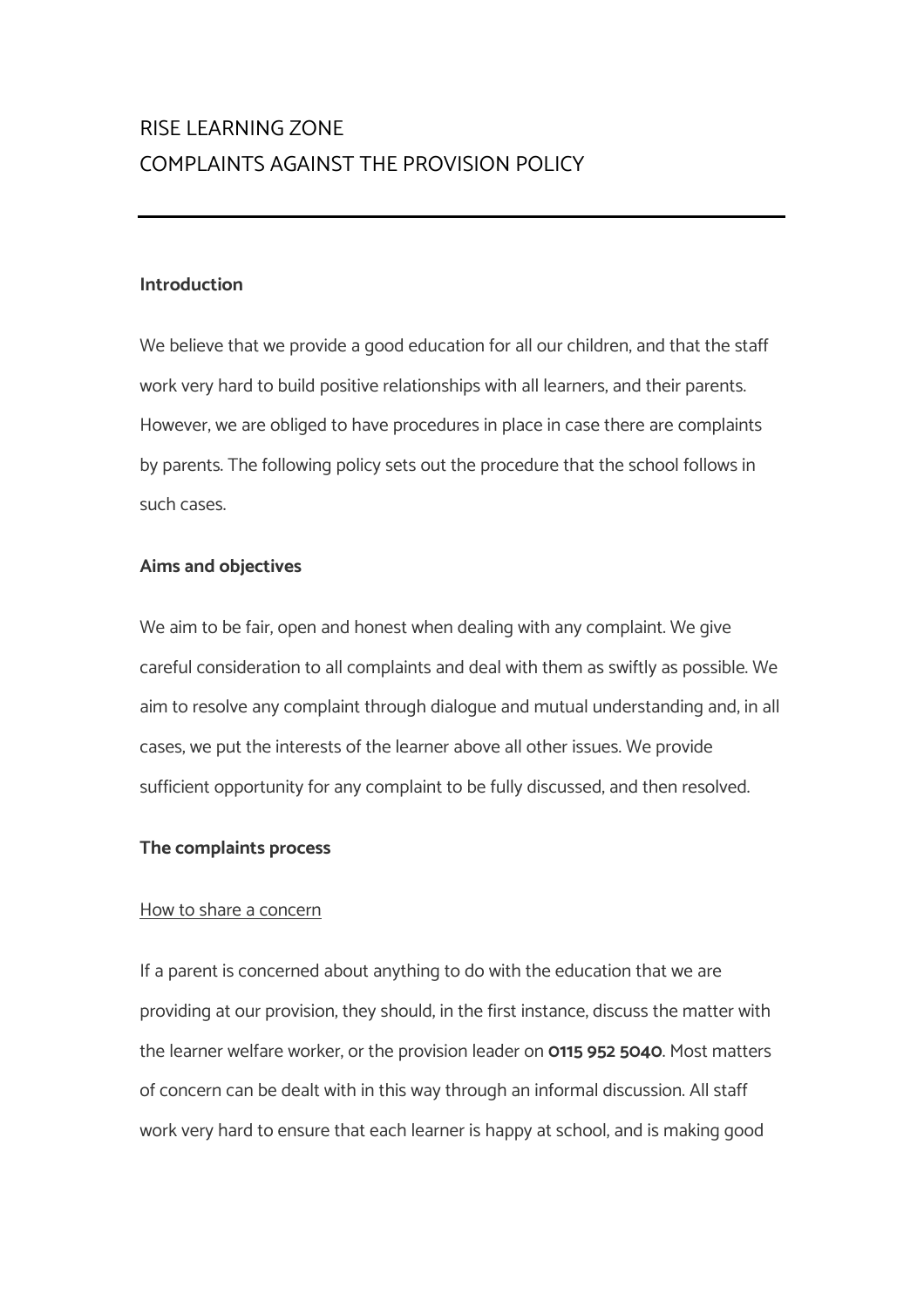progress; they always want to know if there is a problem, so that they can take action before the problem seriously affects the learner's progress.

#### How to make a formal complaint

Where a parent feels that a situation has not been resolved through contact with the learner welfare worker, or that their concern is of a sufficiently serious nature, they should make an appointment to discuss it with the manager. The manager considers any such formal complaint very seriously and investigates each case thoroughly. Most complaints are normally resolved at this stage.

#### How to take the matter further

If all procedures to manage a complaint fails to resolve the matter should a formal written complaint be made to the organisation. This complaint must be made in writing, stating the nature of the complaint and how the school has handled it so far. The parent should send this written complaint to Martin Sumner as chair of Board of Directors, RISE Learning Zone Ltd, 29-31 Castle Gate, Nottingham NG1 7AR. If the complaint is resolved at the preliminary stage it should also be recorded as such. Otherwise a panel will be formed to adjudicate.

The directors must consider all written complaints within three weeks of receipt. It arranges a panel meeting to discuss the complaint, with three or more people who are not directly involved in the complaint and invites the person making it to attend the meeting, so that s/he can explain her complaint in more detail. The complainant will be allowed to bring along someone to support him or her. The provision gives the complainant at least three days' notice of the meeting. One of the panel members will be someone independent of the management and running of the school.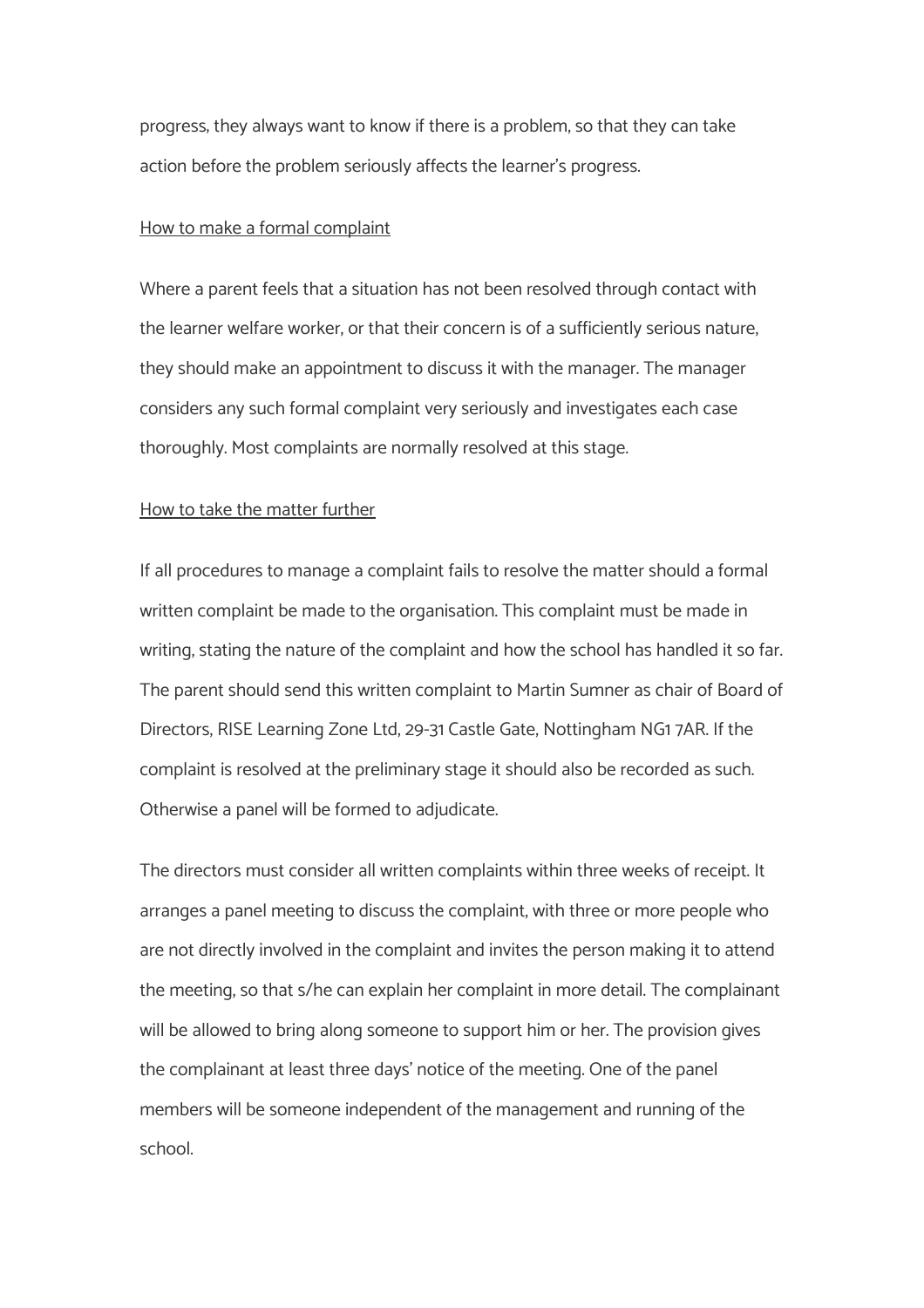After hearing all the evidence, the panel will decide on their recommendations and findings, and report to the wider board of directors, who will consider their decision and inform the parent about it in writing. The decision and recommendations will also be made available for inspection, and a copy sent to the headteacher and the person complained about. The directors do all they can at this stage to resolve the complaint to the parent's satisfaction.

#### Who to appeal to next

If the complaint is not resolved, a parent may make representation to the Local Authority. Further information about this process is available from the school or from the LA. A further meeting is chaired by an independent person, who considers all the evidence and makes a further judgment in an attempt to resolve the complaint.

If any parent is still not content that the complaint has been dealt with properly, then s/he is entitled to appeal to the Secretary of State for Education.

#### **Monitoring and review**

The directors monitor the complaints procedure, in order to ensure that all complaints are handled properly. The manager logs all complaints received by the provision and records how they were resolved. Directors examine this log on an annual basis. A record of all correspondence including actions taken is kept by the school and will be made available on request to inspecting bodies and the Secretary of State.

Directors take into account any local or national decisions that affect the complaints process, and make any modifications necessary to this policy. This policy